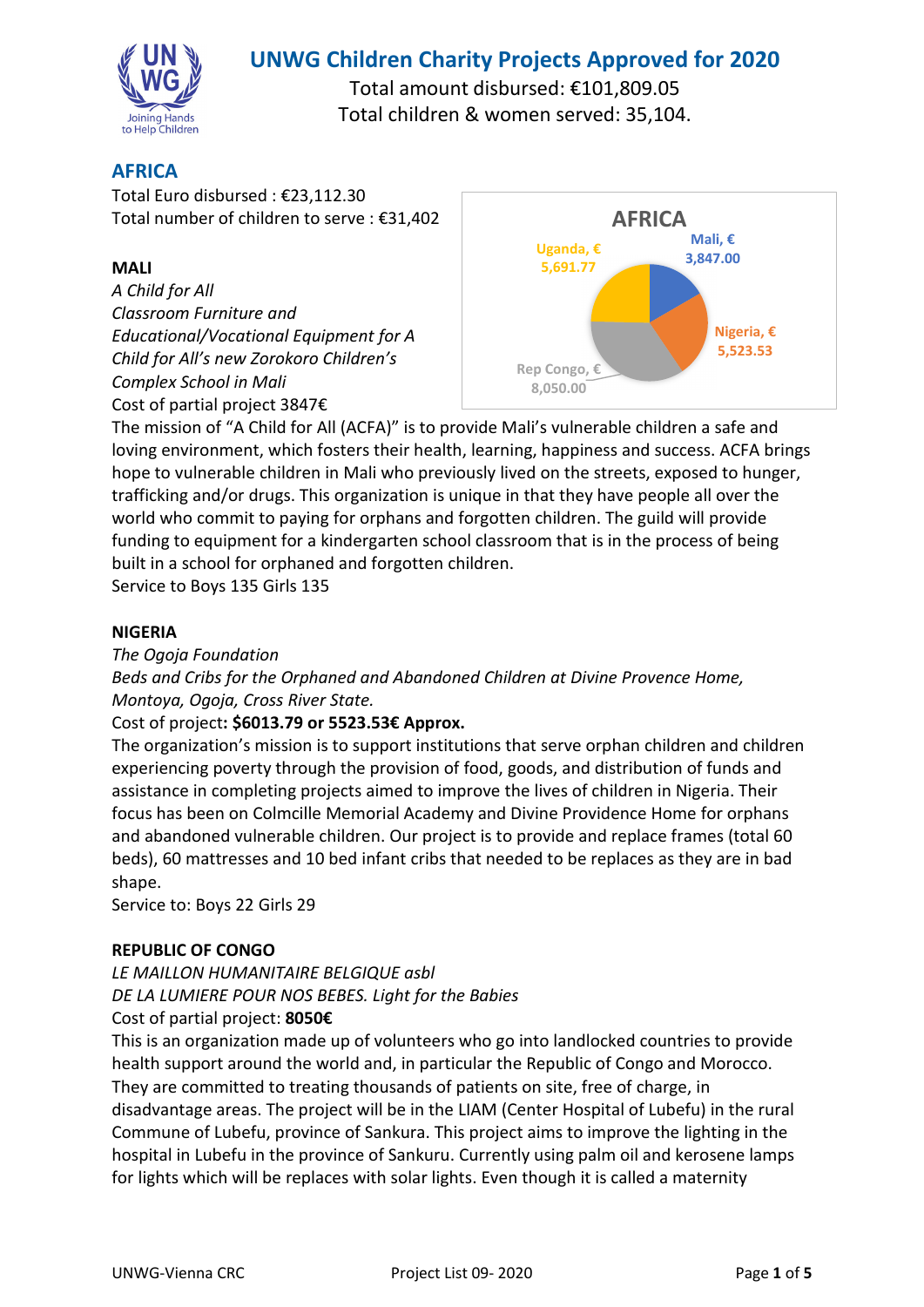hospital, it is the only hospital that serves several rural villages thus they function as a normal hospital. This is why we see high number of children. Service to Boys 13,581 Girls 16,725 Women 13,203.

### **UGANDA**

### *Rescue Mission for Street Life*

*A Project to Renovate and Equip Convenant Youth Home for Effective Rehabilitation of Its Rescued Street Children* 

### Cost of partial project: **\$6197US or approx 5691.77€**

Project will be for renovation of the Covenant Youth Home in Kampala, Lungujja Parish, Lubaga Division. This is an approved rescue home for children rescued by police, social workers, hospitals, local authorities, and probation, social, welfare officers. Covenant Youth Home provides a sanctuary for kids who have nowhere else to go and offers them the protection and tools to better themselves using rehabilitation and reintegration of children programs. We will fix the roof, direct water to storage tanks as well as water for an urban fish farm and irrigated kitchen garden. The house will be repainted with doors, windows and ventilators being fixed.

Sefvice to Boys 375, Girl 400

# **ASIA**

Total Euro disbursed : €24,431.2 Total number of children to serve : 784

### **KYRGYZSTAN**

*SOS Hermann Gmeiner Complex Bishkek Helping to Refurbish Building for disabled Kindergarden Children.*  Cost of partial project **5366€**



This is a kindergarten for disabled children in Bishkek. We have been asked to do repairs to the facility. We will buy laminated floor materials, wood floor reconstruction, putty and 3 toilet bowls and 2 sand boxes.

Service to Boys 43, Girls 35

### **MONGOLIA**

#### *Autism Mongolia*

*Strengthen a Capacity for Teachers Working with Autistic Children at Anuulen Happiness Kindergarten and the 32nd School for Children with Special Needs* 

#### Cost of project \$**4877USD or approx. 4475.42€**

The guild will purchase didactic toys and musical instruments for the children in the kindergarten program. These toys will be the catalyst to stimulate the autistic children to interact with toys and people.

Service to Boys 64 Girls 35

### **NEPAL**

Buddha Harmony Foundation BHF Educational Support Through Library Set up, Furnishing, and Supplying of Special Needs Equipments to the Disabled Students of Khagendra New Life Education Secondary School KNESSET Jorpati, Kathmandu, Nepal Cost of partial project **7000€**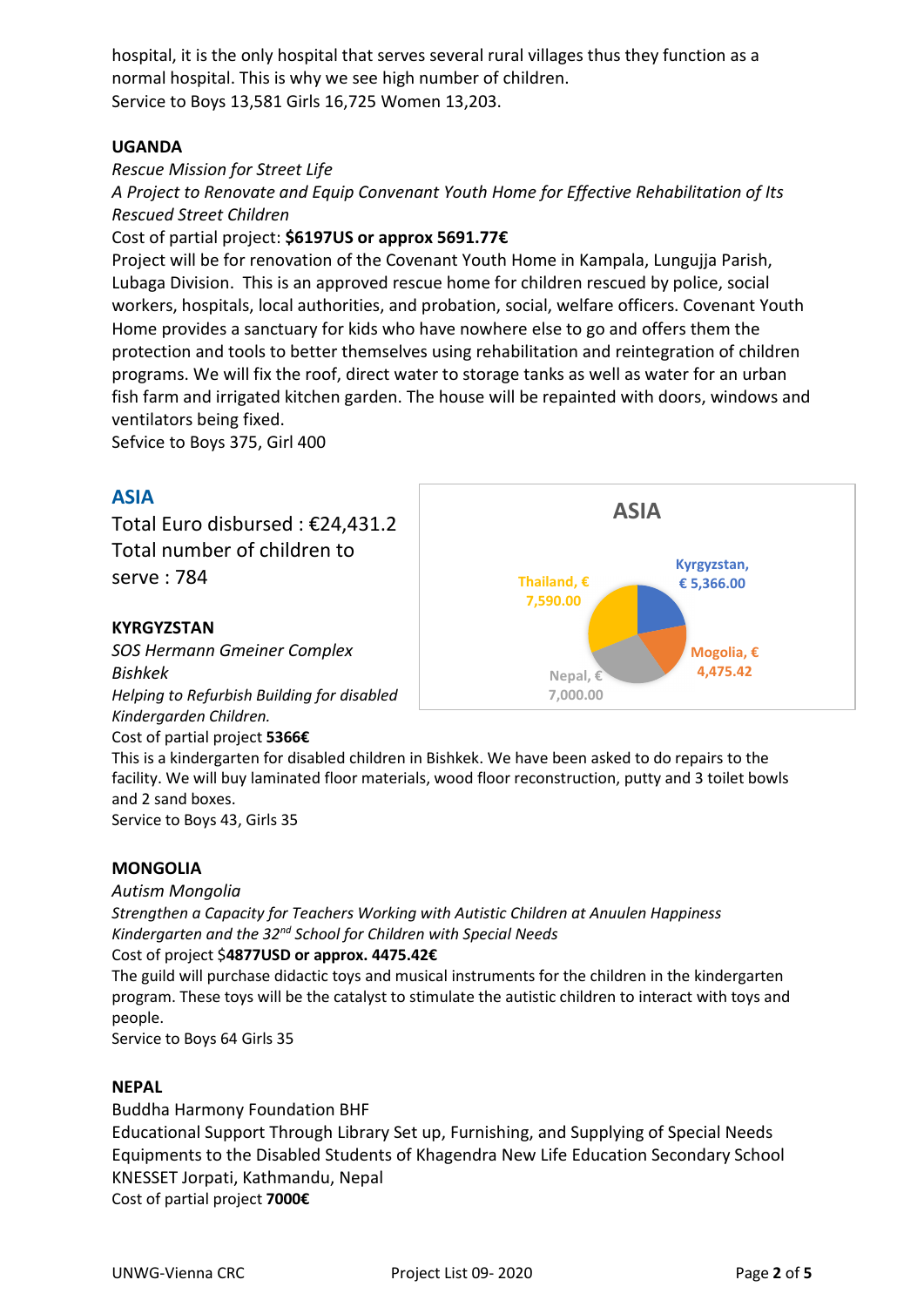This is the only community school in Nepal for disabled children and that has an integrated inclusive educational model with able body children. The guild will buy library tables and chairs and wheelchairs for some disabled children's use. This library has been rebuilt due to an earthquake a couple of years ago. The wheelchairs will make it easier for disabled children to move around the new school.

Service to Boys 201, Girls 206 (76 are disabled)

### **THAILAND**

*Sisaengtham School* 

*Improvement and renovation of water purification system for drinking water at Sisaengtham School Huey Yang Sub District Khong Chaim District Ubon Ratchathani Thailand* 

#### Cost of partial project **7590€**

The school provides free education for students. The guild will help pay for a replacement water filtration and purification system to replace an older system that is worn at the remote charity secondary school in the most eastern point of Thailand adjacent to border to Laos. Service to Boys 75, Girls 125

# **EUROPE & AUSTRIA**

Total Euro disbursed : €27,395.80 Total number of children to serve : 697

### **AUSTRIA**

*Momo Vienna Mobiles Kinderhospitz und Kinderpallativeteam Provision of Laboratory Equipment for Vienna Mobile infusion pump and accessories*  Cost of the project approx. **7,096.80€** (price

change as of July 25) This is a multi-professional team network in Austria from various areas of health care that

provide support and palliative care to critically ill



children and their families when they are moved to their homes in Austria. They provide equipment, nursing, and counselling to whole family during this critical time. Children 100

### **ARMENIA**

*Women's Development "Resource Center" Foundation In partnership with "Shirak Regional Development" Foundation Vocational Skills and Future Employment Possibilities for the Children of Amasia Community, Shirak Region.* 

### Cost of partial project **4,000€**

The WDRC will start a vocational program. Instruction will be given in 3 different areas, sewing, carpet making, and felting/handicraft areas. The guild will pay for sewing classroom equipment and materials, carpet making classroom equipment and materials, felting and handicraft tools and materials.

Service to Boys 5, girls 40

### **GEORGIA**

*Young Men's Christian Association of Telavi Healthy Kid's Healthy Life of YMCA (the YMCA is open to all persons who want to use facilities and participate in programs)* 

#### Cost of partial project **6,299.00€**

The Telavi YMCA will build a sport training area adjacent to its building. The area will be used as a training area for selected sports i.e. basketball, tennis, football/soccer. Service to Boys 110, Girls 92.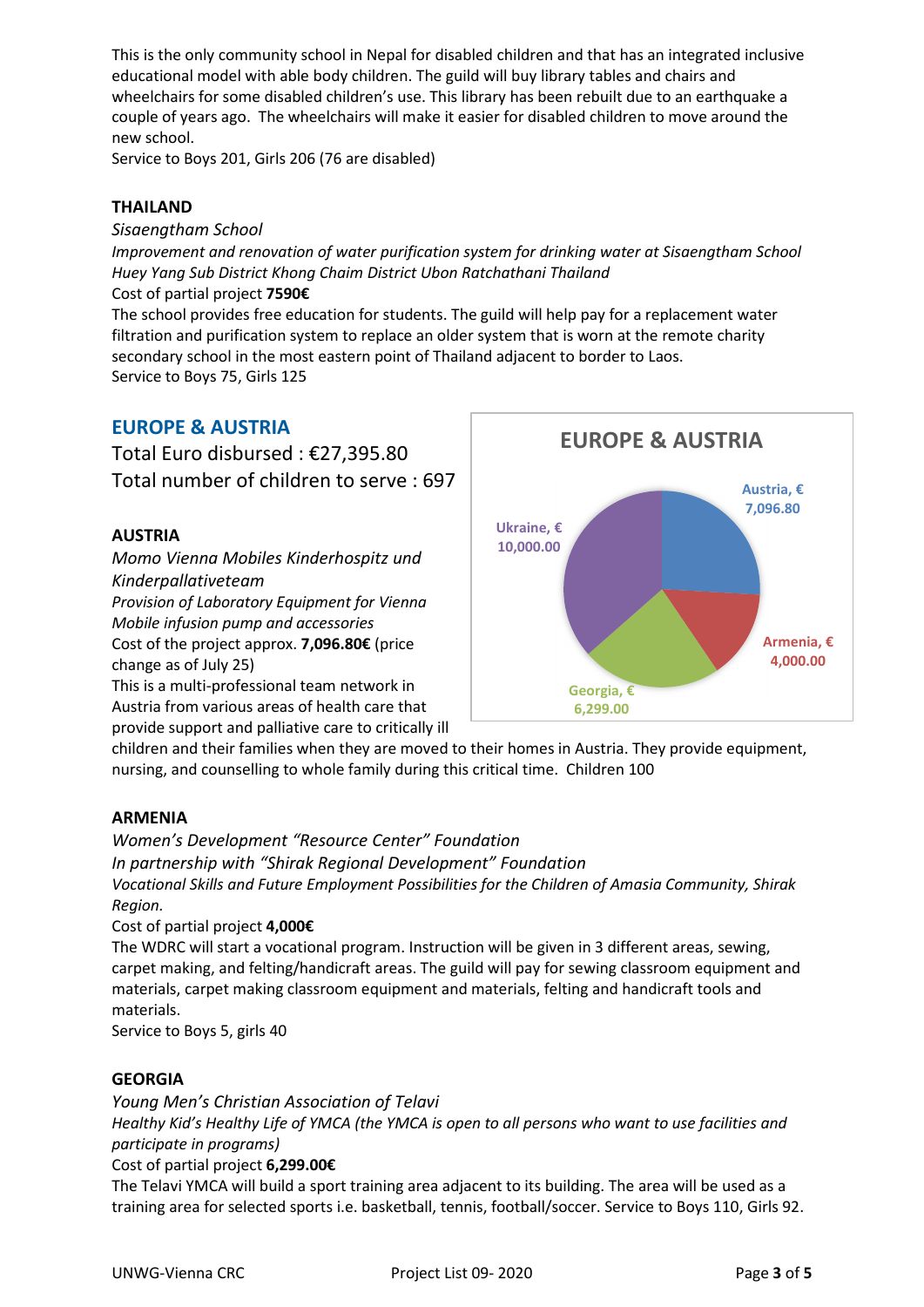### **UKRAINE**

*Charitable Foundation Klitschko Foundation Children in Need*  Cost of project **10,000€**

 Lviv Regional Children Hospital treats critically ill children with the most complex pathologies and disorders from all over Western Ukraine, especially children from small villages, many of whom have no hospitals at all. The guild will buy one Reanimation Monitor PVM-2703 for intensive treatment in the anesthesiology department.

Service to Boys 150, Girls 200

# **LATIN & SOUTH AMERICA**

Total Euro disbursed : €16.869.53 Total number of children to serve : 361

#### **COLOMBIA**

*Fundacion Para el Apoyo Social Empresarial FASE Provision of Educational Materials for use of Freetime and Reinforcement of Academic Programs for Out of school children in Extreme Poverty in the Potrero Grand neighborhood Cali Columbia*  Cost of partial project: **3,607€**



This program is for children who do not go to school due to lowest economic conditions. The guild will fund traditional musical instruments for the organization that tries to engage the children in activities to stimulate self confidence and encourage them to join in on other educational activities that will increase their knowledge for future life.

Service to Boys 40, Girls 60

### **GUATEMALA**

*Fundacion Para el Desarrollo Integral FUDI Foundation for Integral Development Acondicionamiento de espacio para atención médica y nutricional comunitaria. Conditioning of Space for Community Medical and Nutritional Care in Alden Joys Grande, Zaragoza, Chimaltenango, Guatemala* 

Cost of project \$3548 is approx **3,262.53€**

Medical measuring tools like weigh scales, stethoscopes, reflex hammer, thermometers etc. for general health checks and basic didactic toys i.e. puzzles, blocks, puppets, therapy balls etc. for small children. The checkups are carried out in the community clinic that provides healthcare, focusing on chronic malnutrition. They have to borrow basic equipment from a central clinic, but we will buy basic equipment needed for the outreach clinic. The toys will be used to stimulate children's play. Service to: Boys 98, Girls 83, Mothers 149

### **PERU**

#### *Albergue Inspira*

*To fund Rehabilitation Room System for New Shelter for Children Who Need a Long Rehabilitation Period for Health Conditions Coming from Rural or far away places from Lima*  Cost of project **10,000€**

The Albergue Inspira is a shelter that is putting in an expansion and rehabilitation room for families who for economic or distance issues need to continue long term treatment in the outpatient clinic in hospital. To facilitate recovery the facility will house a physiotherapy type area where the children